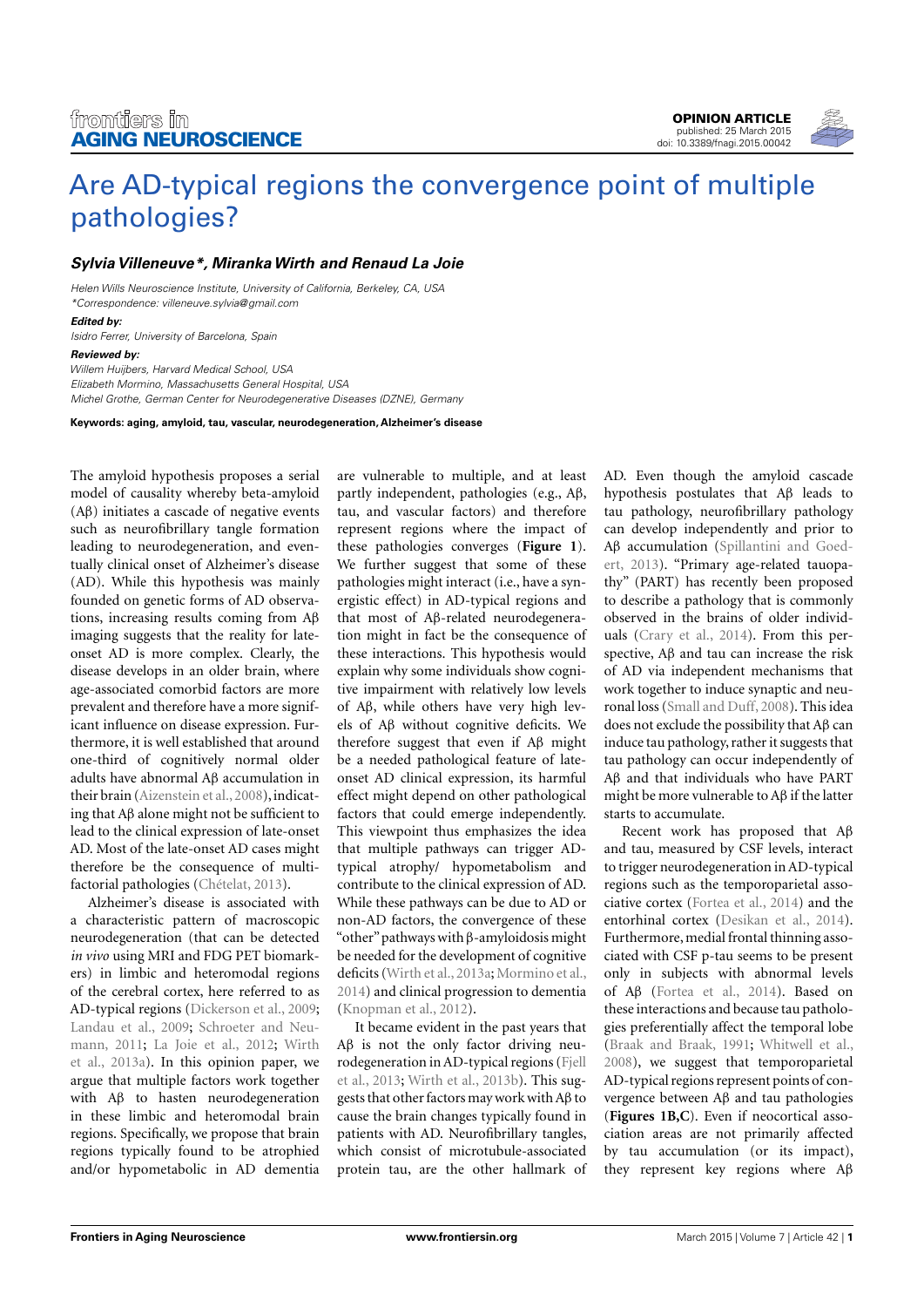

<span id="page-1-0"></span>**FIGURE 1 | Regional convergence of different pathologies (and their impact) involved in the clinical expression of late-onset Alzheimer's disease**. **(A)** Solid lines represent pathologies that are needed to develop the clinical onset of Alzheimer's disease (AD), while the dotted line represent a pathological factor that is not needed but, if present increases the risk of developing AD. **(B)** The pattern of brain injury associated with tau, Aβ, and vascular pathologies is represented by a schematic illustration based on current literature [\(Braak and Braak,](#page-2-16) [1991;](#page-2-16) [Whitwell et al.,](#page-2-17) [2008;](#page-2-17) [Debette et al.,](#page-2-18) [2011;](#page-2-18) [La Joie et al.,](#page-2-5) [2012;](#page-2-5) [Villeneuve et al.,](#page-2-19) [2014\)](#page-2-19). **(C)** White dots represent brain regions where at least two pathologies are converging. These white dots also represent brain regions that are typically found to be atrophied and/or hypometabolic in individuals with AD [\(Dickerson et al.,](#page-2-2) [2009;](#page-2-2) [Landau et al.,](#page-2-3) [2009;](#page-2-3) [Schroeter and Neumann,](#page-2-4) [2011;](#page-2-4) [Wirth et al.,](#page-2-6) [2013a\)](#page-2-6), and when atrophied in cognitively normal older adults, they increase the risk of progression to AD [\(Dickerson et al.,](#page-2-2) [2009\)](#page-2-2).

accumulates, and are probably one of the first regions were both pathologies meet (since the transentorhinal cortex is mainly spared from Aβ). This point of convergence of both pathologies might be what triggers their synergetic impact on brain integrity.

Cerebrovascular disease (e.g., cerebral microbleeds, white matter lesions, infarcts) and vascular risk factors (e.g., hypertension, dyslipidemia, and diabetes) are prevalent in older individuals and are known to increase the risk of AD [\(Prins](#page-2-20) [and Scheltens,](#page-2-20) [2015\)](#page-2-20). Even if such factors are not needed for the development of AD, they seem to increase the risk of AD by targeting brain regions vulnerable to AD [\(Wirth et al.,](#page-2-10) [2013b;](#page-2-10) [Villeneuve et al.,](#page-2-19) [2014\)](#page-2-19). Neurodegenerative abnormalities in

cortical thickness and glucose metabolism in AD-typical regions have, for instance, been associated with white matter lesions in cognitively normal older adults [\(Wirth](#page-2-10) [et al.,](#page-2-10) [2013b\)](#page-2-10). While white matter lesions do not seem to interact with Aβ to potentiate neurodegeneration [\(Haight et al.,](#page-2-21) [2013\)](#page-2-21), they nevertheless appear to have an additive impact on brain integrity [\(Chui et al.,](#page-2-22) [2012\)](#page-2-22). Vascular risk factors, particularly low levels of HDL cholesterol, have in turn been found to interact with Aβ to reduce cortical thickness in AD-typical regions such as the precuneus, the temporoparietal associative cortex, and the superior and middle frontal cortices [\(Vil](#page-2-19)[leneuve et al.,](#page-2-19) [2014\)](#page-2-19). This interaction suggests that the impact of Aβ on cortical

thickness in AD-typical regions is potentiated in the presence of vascular risk (and/or vice versa). While Aβ deposition [\(La Joie](#page-2-5) [et al.,](#page-2-5) [2012\)](#page-2-5) and its impact on neurode-generation [\(Chételat et al.,](#page-2-23) [2010;](#page-2-23) [Villeneuve](#page-2-19) [et al.,](#page-2-19) [2014\)](#page-2-19) is predominant in frontal and posterior association areas in individuals with cognitive impairments, vascular pathologies preferentially affect the frontal and temporal lobes [\(Jagust,](#page-2-24) [2013;](#page-2-24) [Thal et al.,](#page-2-25) [2014;](#page-2-25) [Villeneuve et al.,](#page-2-19) [2014\)](#page-2-19). Therefore, brain regions such as the frontal lobe or the temporoparietal cortex represent converging points between Aβ and vascular pathologies. Even if evidence is missing for an interaction between tau and vascular factors in AD-typical regions, such interaction cannot be excluded and temporal regions such as the hippocampus are known to be vulnerable to both tau and vascular pathologies [\(Braak and](#page-2-16) [Braak,](#page-2-16) [1991;](#page-2-16) [Debette et al.,](#page-2-18) [2011\)](#page-2-18). Therefore, some AD-typical regions might also represent points of convergence between tau and vascular pathologies.

**[Figure 1](#page-1-0)** is a schematic illustration of our main hypothesis and does not represent real data. In **[Figure 1A](#page-1-0)**, we propose that both the Aβ and tau pathways are needed for AD clinical expression while other pathways such as the vascular pathway (related to vascular risk factors and/or vascular brain injuries) are not. **[Figure 1B](#page-1-0)** represents brain regions most affected (injured) by each pathology in cognitively impaired individuals [\(Braak and](#page-2-16) [Braak,](#page-2-16) [1991;](#page-2-16) [Whitwell et al.,](#page-2-17) [2008;](#page-2-17) [Debette](#page-2-18) [et al.,](#page-2-18) [2011;](#page-2-18) [La Joie et al.,](#page-2-5) [2012;](#page-2-5) [Villeneuve](#page-2-19) [et al.,](#page-2-19) [2014\)](#page-2-19). It is important to stress that these maps probably vary from one individual to another as the effects of a pathology on brain integrity likely depend on the length of time the pathology has been present, the amount of pathology, the location of the pathology (particularly true for vascular brain injuries which can be more focal than tau and Aβ) as well as other genetic and environmental factors that could influence vulnerability to each pathological process. Also, it is extremely difficult to isolate the degree of importance of a single pathology since different pathologies frequently occur together and probably interact, as argued in this opinion paper. The AD-typical regions, shown as white dots in **[Figure 1C](#page-1-0)**, represent brain regions that are typically atrophied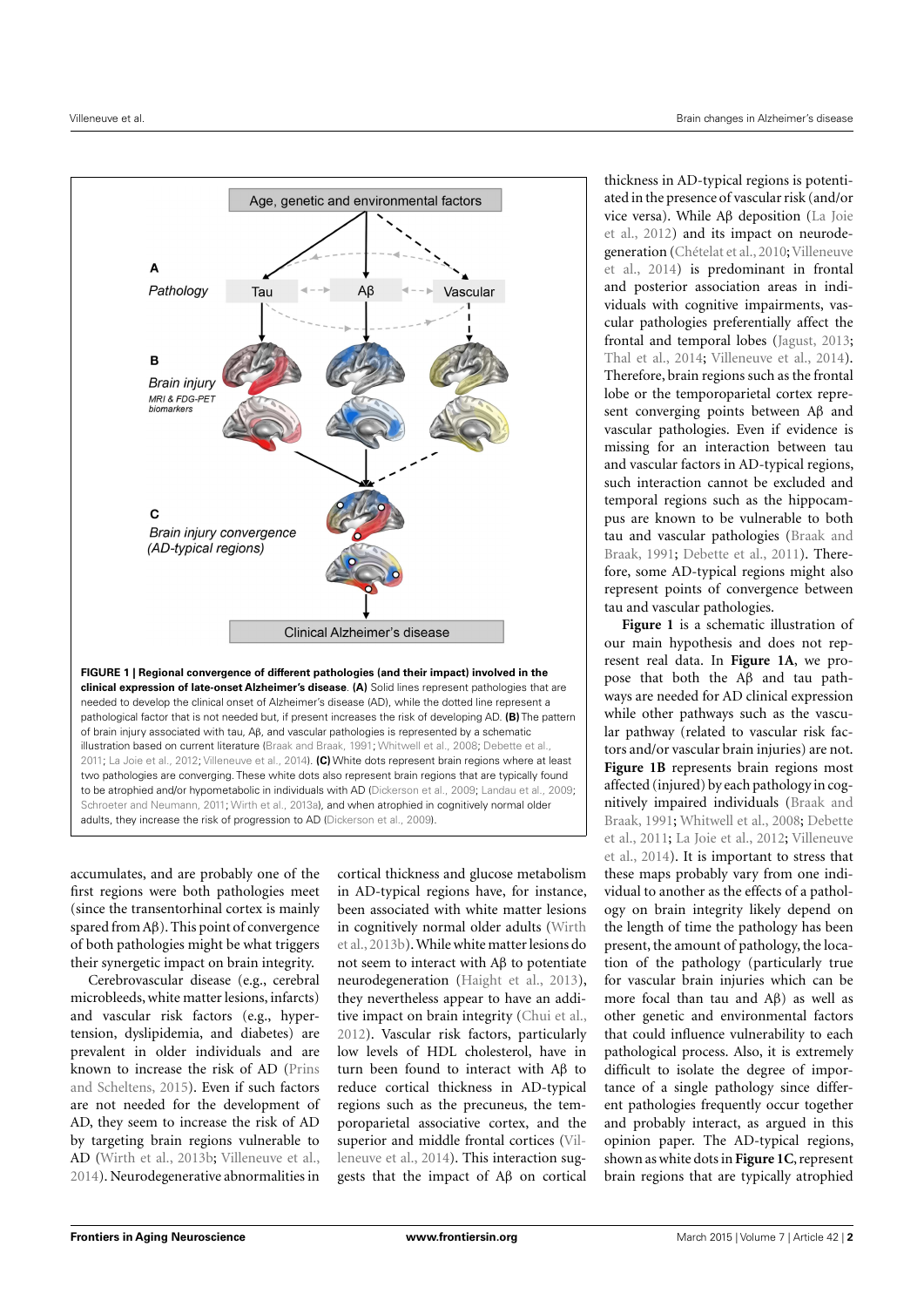and/or hypometabolic in individuals with AD [\(Dickerson et al.,](#page-2-2) [2009;](#page-2-2) [Landau et al.,](#page-2-3) [2009;](#page-2-3) [Schroeter and Neumann,2011;](#page-2-4)[Wirth](#page-2-6) [et al.,](#page-2-6) [2013a\)](#page-2-6). In this opinion paper, we further suggest that they represent the point of convergence of multiple pathologies, as well as brain regions where pathologies might have a synergistic effect.

This viewpoint does not explain how one pathology may potentiate the other or why some brain regions might be more vulnerable to multiple pathologies [\(Seeley](#page-2-26) [et al.,](#page-2-26) [2009;](#page-2-26) [Buckner and Krienen,](#page-2-27) [2013;](#page-2-27) [Jagust,](#page-2-24) [2013\)](#page-2-24). Rather, it stresses the importance of considering late-onset AD as a multi-factorial process and questions the notion that Aβ-negative individuals presenting atrophy or hypometabolism in ADtypical regions are at low risk of AD, especially if they are close to the threshold for Aβ-positivity. Indeed, if other pathologies interact with Aβ, low (or subthreshold) Aβ levels could be sufficient to be harmful in the presence of these other pathologies. In conclusion, while Aβ may be needed to develop the clinical symptoms associated with AD, other factors might work together with Aβ to promote brain injury in AD-typical regions.

## **GLOSSARY**

AD-typical regions = limbic and heteromodal regions of the cerebral cortex typically found to be atrophied and/or hypometabolic in patients with dementia due to AD.

## **ACKNOWLEDGMENTS**

This work was supported by a Canadian Institutes of Health Research post-doctoral fellowship to SV, a Swiss National Science Foundation post-doctoral fellowship to MW, and by Philippe Chatrier Foundation and Thérèse et René Planiol Foundation post-doctoral fellowships to RLJ. We thank Jacob Vogel, Manja Lehmann, Natalie Marchant, John Breitner, Susan Landau, Gaël Chételat, and William Jagust for their comments on this manuscript.

#### **REFERENCES**

- <span id="page-2-0"></span>Aizenstein, H. J., Nebes, R. D., Saxton, J. A., Price, J. C., Mathis, C. A., Tsopelas, N. D., et al. (2008). Frequent amyloid deposition without significant cognitive impairment among the elderly. *Arch. Neurol.* 65, 1509–1517. doi[:10.1001/archneur.65.11.1509](http://dx.doi.org/10.1001/archneur.65.11.1509)
- <span id="page-2-16"></span>Braak, H., and Braak, E. (1991). Neuropathological stageing of Alzheimer-related changes. *Acta Neuropathol.* 82, 239–259. doi[:10.1007/BF00308809](http://dx.doi.org/10.1007/BF00308809)
- <span id="page-2-27"></span>Buckner, R. L., and Krienen, F. M. (2013). The evolution of distributed association networks in the human brain. *Trends Cogn. Sci.* 17, 648–665. doi: [10.1016/j.tics.2013.09.017](http://dx.doi.org/10.1016/j.tics.2013.09.017)
- <span id="page-2-1"></span>Chételat, G. (2013). Alzheimer disease: a betaindependent processes-rethinking preclinical AD. *Nat. Rev. Neurol.* 9, 123–124. doi[:10.1038/nrneurol.](http://dx.doi.org/10.1038/nrneurol.2013.21) [2013.21](http://dx.doi.org/10.1038/nrneurol.2013.21)
- <span id="page-2-23"></span>Chételat, G., Villemagne, V. L., Bourgeat, P., Pike, K. E., Jones, G., Ames, D., et al. (2010). Relationship between atrophy and beta-amyloid deposition in Alzheimer disease. *Ann. Neurol.* 67, 317–324. doi[:10.1002/ana.21955](http://dx.doi.org/10.1002/ana.21955)
- <span id="page-2-22"></span>Chui, H. C., Zheng, L., Reed, B. R., Vinters, H. V., and Mack, W. J. (2012). Vascular risk factors and Alzheimer's disease: are these risk factors for plaques and tangles or for concomitant vascular pathology that increases the likelihood of dementia? An evidence-based review.*Alzheimers Res. Ther.* 3, 36. doi[:10.1186/alzrt98](http://dx.doi.org/10.1186/alzrt98)
- <span id="page-2-12"></span>Crary, J. F., Trojanowski, J. Q., Schneider, J. A., Abisambra, J. F., Abner, E. L., Alafuzoff, I., et al. (2014). Primary age-related tauopathy (PART): a common pathology associated with human aging. *Acta Neuropathol.* 128, 755–766. doi[:10.1007/s00401-014-](http://dx.doi.org/10.1007/s00401-014-1349-0) [1349-0](http://dx.doi.org/10.1007/s00401-014-1349-0)
- <span id="page-2-18"></span>Debette, S., Seshadri, S., Beiser, A., Au, R., Himali, J. J., Palumbo, C., et al. (2011). Midlife vascular risk factor exposure accelerates structural brain aging and cognitive decline. *Neurology* 77, 461–468. doi[:10.1212/WNL.0b013e318227b227](http://dx.doi.org/10.1212/WNL.0b013e318227b227)
- <span id="page-2-15"></span>Desikan, R. S., Thompson, W. K., Holland, D., Hess, C. P., Brewer, J. B., Zetterberg, H., et al. (2014). The role of clusterin in amyloid-beta-associated neurodegeneration. *JAMA Neurol.* 71, 180–187. doi[:10.1001/jamaneurol.2013.4560](http://dx.doi.org/10.1001/jamaneurol.2013.4560)
- <span id="page-2-2"></span>Dickerson, B. C., Bakkour, A., Salat, D. H., Feczko, E., Pacheco, J., Greve, D. N., et al. (2009). The cortical signature of Alzheimer's disease: regionally specific cortical thinning relates to symptom severity in very mild to mild AD dementia and is detectable in asymptomatic amyloid-positive individuals. *Cereb. Cortex* 19, 497–510. doi[:10.1093/](http://dx.doi.org/10.1093/cercor/bhn113) [cercor/bhn113](http://dx.doi.org/10.1093/cercor/bhn113)
- <span id="page-2-9"></span>Fjell, A. M., McEvoy, L., Holland, D., Dale, A. M., Walhovd, K. B., and Alzheimer's Disease Neuroimaging Initiative. (2013). Brain changes in older adults at very low risk for Alzheimer's disease. *J. Neurosci.* 33, 8237–8242. doi[:10.1523/JNEUROSCI.5506-12.](http://dx.doi.org/10.1523/JNEUROSCI.5506-12.2013) [2013](http://dx.doi.org/10.1523/JNEUROSCI.5506-12.2013)
- <span id="page-2-14"></span>Fortea, J., Vilaplana, E., Alcolea, D., Carmona-Iragui, M., Sánchez-Saudinos, M. B., Sala, I., et al. (2014). Cerebrospinal fluid beta-amyloid and phosphotau biomarker interactions affecting brain structure in preclinical Alzheimer disease. *Ann. Neurol.* 76, 223–230. doi[:10.1002/ana.24186](http://dx.doi.org/10.1002/ana.24186)
- <span id="page-2-21"></span>Haight, T. J., Landau, S. M., Carmichael, O., Schwarz, C., DeCarli, C., Jagust, W. J., et al. (2013). Dissociable effects of Alzheimer disease and white matter hyperintensities on brain metabolism. *JAMA Neurol.* 70, 1039–1045. doi[:10.1001/jamaneurol.](http://dx.doi.org/10.1001/jamaneurol.2013.1878) [2013.1878](http://dx.doi.org/10.1001/jamaneurol.2013.1878)
- <span id="page-2-24"></span>Jagust, W. (2013). Vulnerable neural systems and the borderland of brain aging and neurodegeneration. *Neuron* 77, 219–234. doi[:10.1016/j.neuron.2013.](http://dx.doi.org/10.1016/j.neuron.2013.01.002) [01.002](http://dx.doi.org/10.1016/j.neuron.2013.01.002)
- <span id="page-2-8"></span>Knopman, D. S., Jack, C. R. Jr, Wiste, H. J., Weigand, S. D., Vemuri, P., Lowe, V., et al. (2012). Short-term clinical outcomes for stages of NIA-AA preclinical

Alzheimer disease. *Neurology* 78, 1576–1582. doi: [10.1212/WNL.0b013e3182563bbe](http://dx.doi.org/10.1212/WNL.0b013e3182563bbe)

- <span id="page-2-5"></span>La Joie, R., Perrotin, A., Barré, L., Hommet, C., Mézenge, F., Ibazizene, M., et al. (2012). Regionspecific hierarchy between atrophy, hypometabolism, and beta-amyloid (Abeta) load in Alzheimer's disease dementia. *J. Neurosci.* 32, 16265–16273. doi[:10.1523/JNEUROSCI.2170-12.2012](http://dx.doi.org/10.1523/JNEUROSCI.2170-12.2012)
- <span id="page-2-3"></span>Landau, S. M., Harvey, D., Madison, C. M., Koeppe, R. A., Reiman, E. M., Foster, N. L., et al. (2009). Associations between cognitive, functional, and FDG-PET measures of decline in AD and MCI. *Neurobiol. Aging* 32, 1207–1228. doi[:10.1016/j.](http://dx.doi.org/10.1016/j.neurobiolaging.2009.07.002) [neurobiolaging.2009.07.002](http://dx.doi.org/10.1016/j.neurobiolaging.2009.07.002)
- <span id="page-2-7"></span>Mormino, E. C., Betensky, R. A., Hedden, T., Schultz, A. P., Amariglio, R. E., Rentz, D. M., et al. (2014). Synergistic effect of beta-amyloid and neurodegeneration on cognitive decline in clinically normal individuals. *JAMA Neurol.* 71, 1379–1385. doi[:10.](http://dx.doi.org/10.1001/jamaneurol.2014.2031) [1001/jamaneurol.2014.2031](http://dx.doi.org/10.1001/jamaneurol.2014.2031)
- <span id="page-2-20"></span>Prins, N. D., and Scheltens, P. (2015). White matter hyperintensities, cognitive impairment and dementia: an update. *Nat. Rev. Neurol.* 11, 157–165. doi[:10.1038/nrneurol.2015.10](http://dx.doi.org/10.1038/nrneurol.2015.10)
- <span id="page-2-4"></span>Schroeter, M. L., and Neumann, J. (2011). Combined imaging markers dissociate Alzheimer's disease and frontotemporal lobar degeneration – an ALE metaanalysis. *Front. Aging Neurosci.* 3:10. doi[:10.3389/](http://dx.doi.org/10.3389/fnagi.2011.00010) [fnagi.2011.00010](http://dx.doi.org/10.3389/fnagi.2011.00010)
- <span id="page-2-26"></span>Seeley, W. W., Crawford, R. K., Zhou, J., Miller, B. L., and Greicius, M. D. (2009). Neurodegenerative diseases target large-scale human brain networks. *Neuron* 62, 42–52. doi[:10.1016/j.neuron.](http://dx.doi.org/10.1016/j.neuron.2009.03.024) [2009.03.024](http://dx.doi.org/10.1016/j.neuron.2009.03.024)
- <span id="page-2-13"></span>Small, S. A., and Duff, K. (2008). Linking Abeta and tau in late-onset Alzheimer's disease: a dual pathway hypothesis. *Neuron* 60, 534–542. doi[:10.1016/](http://dx.doi.org/10.1016/j.neuron.2008.11.007) [j.neuron.2008.11.007](http://dx.doi.org/10.1016/j.neuron.2008.11.007)
- <span id="page-2-11"></span>Spillantini, M. G., and Goedert, M. (2013). Tau pathology and neurodegeneration. *Lancet Neurol.* 12, 609–622. doi[:10.1016/S1474-4422\(13\)70090-5](http://dx.doi.org/10.1016/S1474-4422(13)70090-5)
- <span id="page-2-25"></span>Thal, D. R., Attems, J., and Ewers, M. (2014). Spreading of amyloid, tau, and microvascular pathology in Alzheimer's disease: findings from neuropathological and neuroimaging studies. *J. Alzheimers Dis.* 42(Suppl. 4), S421–S429. doi[:10.3233/JAD-141461](http://dx.doi.org/10.3233/JAD-141461)
- <span id="page-2-19"></span>Villeneuve, S., Reed, B. R., Madison, C. M., Wirth, M., Marchant, N. L., Kriger, S., et al. (2014). Vascular risk and Abeta interact to reduce cortical thickness in AD vulnerable brain regions. *Neurology* 83, 40–47. doi[:10.1212/WNL.0000000000000550](http://dx.doi.org/10.1212/WNL.0000000000000550)
- <span id="page-2-17"></span>Whitwell, J. L., Josephs, K. A., Murray, M. E., Kantarci, K., Przybelski, S. A., Weigand, S. D., et al. (2008). MRI correlates of neurofibrillary tangle pathology at autopsy: a voxel-based morphometry study. *Neurology* 7, 743–749. doi[:10.1212/01.wnl.0000324924.](http://dx.doi.org/10.1212/01.wnl.0000324924.91351.7d) [91351.7d](http://dx.doi.org/10.1212/01.wnl.0000324924.91351.7d)
- <span id="page-2-6"></span>Wirth, M., Oh, H., Mormino, E. C., Markley, C., Landau, S. M., and Jagust, W. J. (2013a). The effect of amyloid beta on cognitive decline is modulated by neural integrity in cognitively normal elderly. *Alzheimers Dement.* 9, 687–698. doi[:10.1016/j.jalz.](http://dx.doi.org/10.1016/j.jalz.2012.10.012) [2012.10.012](http://dx.doi.org/10.1016/j.jalz.2012.10.012)
- <span id="page-2-10"></span>Wirth, M.,Villeneuve, S., Haase, C. M., Madison, C. M., Oh, H., Landau, S. M., et al. (2013b). Associations between Alzheimer disease biomarkers, neurodegeneration, and cognition in cognitively normal older people. *JAMA Neurol.* 70, 1512–1519. doi[:10.](http://dx.doi.org/10.1001/jamaneurol.2013.4013) [1001/jamaneurol.2013.4013](http://dx.doi.org/10.1001/jamaneurol.2013.4013)